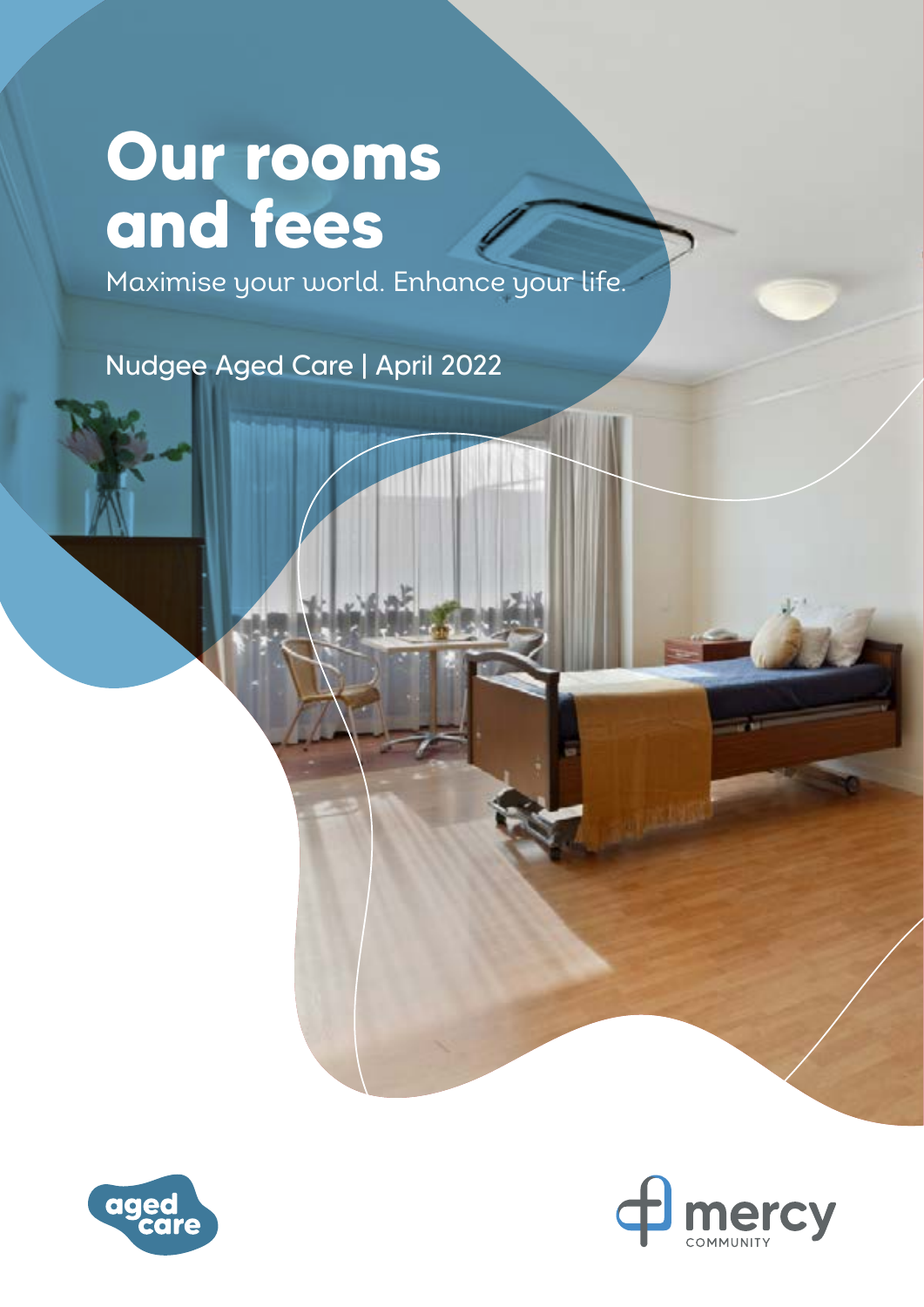Mercy Community is a Catholic ministry finding inspiration in the Gospel, the charism of Mercy, the life of Catherine McAuley and the traditions of the Sisters of Mercy. Mercy Community supports and inspires people in need to live healthy, connected lives within inclusive communities.

*Cover image: Nudgee Aged Care*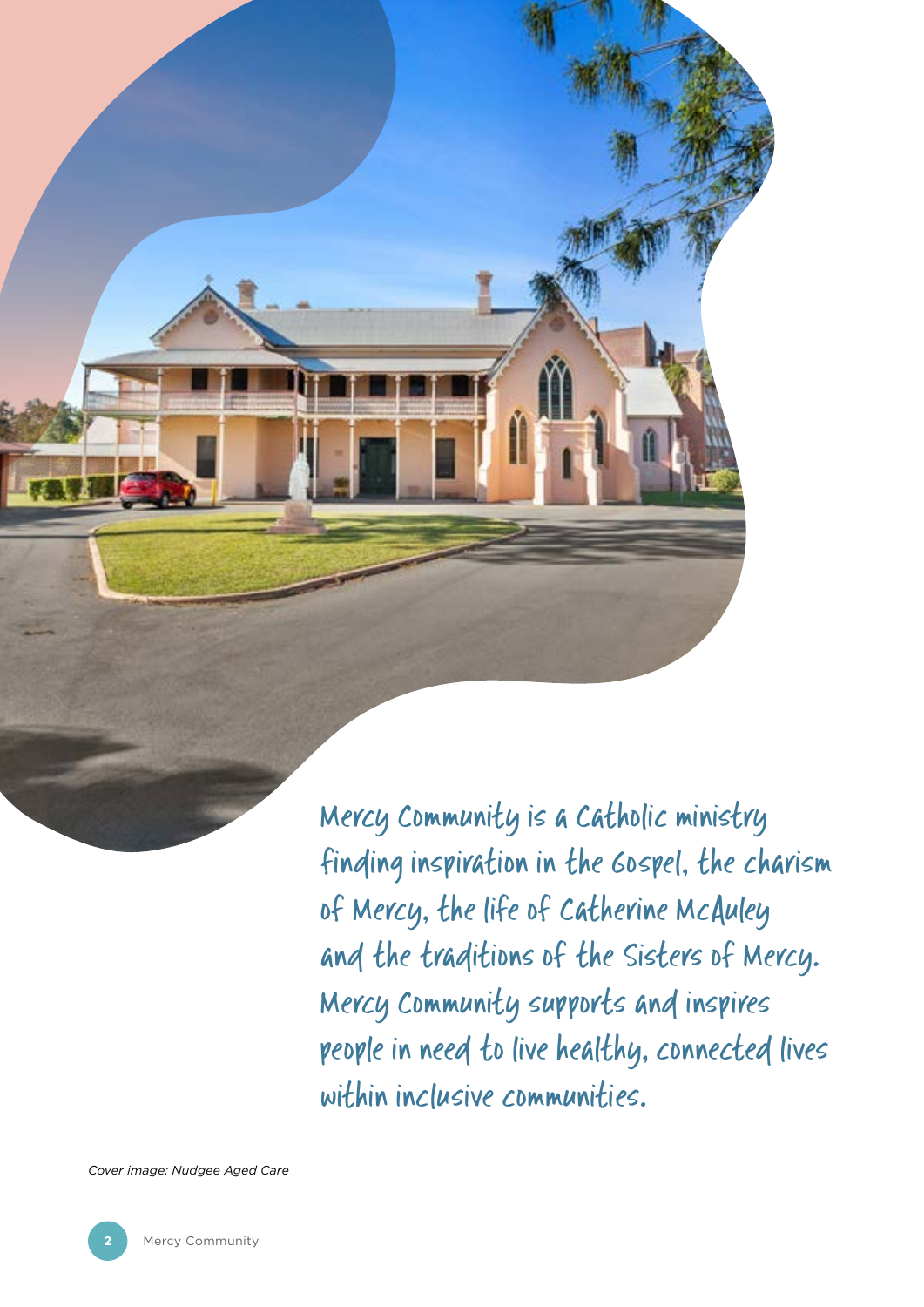## **Accommodation options and room features**

Nestled in a quiet bushland setting on several hectares of beautifullylandscaped gardens on one single level, Mercy Community's aged care residence at Nudgee offers 199 spacious, modern aged care suites in a welcoming environment.

Each of our four communities offer shared open spaces for dining and social gatherings and are surrounded by lush gardens.

For those choosing Mercy Community Aged Care, you will enjoy the natural bushland setting and walks along the elevated pathways across the campus.

We believe a big part of our job is making you feel at home. Our dedicated team takes the time to get to know you – what's important to you, what you love doing, what you like to eat and what your individual needs are – so that we can tailor your care plan to perfectly suit you.

Our services include dementia support, palliative care, ageing disability support, pastoral care and complex clinical care.

*Emmaus Common Room*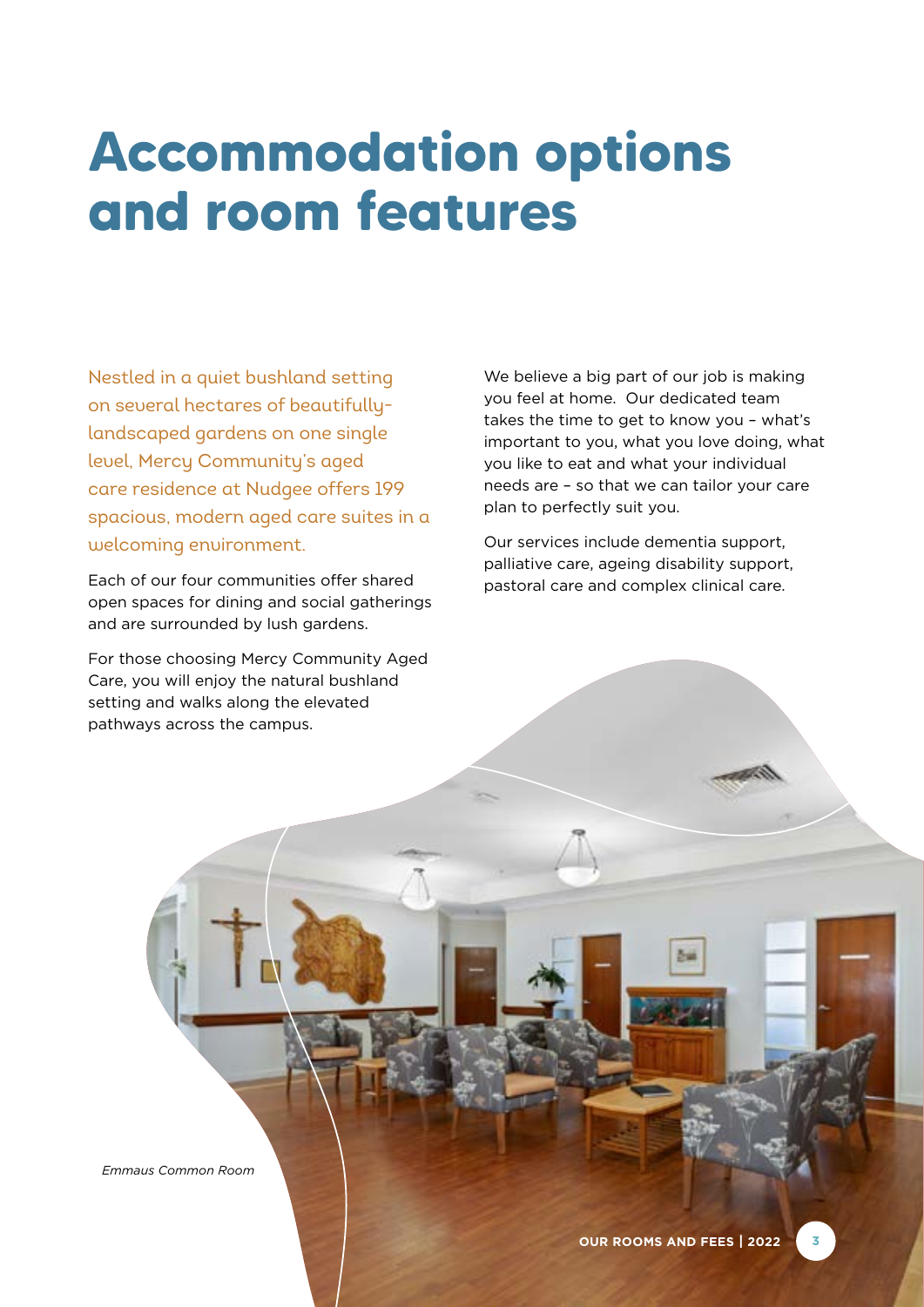#### **Our residence features** Cafe, including Salon **MOVIE Novie nights** mobile coffee cart Activities Foxtel streamed Fully equipped  $\triangleright$  $\Theta$ in all lounges rooms kitchenettes **Community** Laundry Landscaped gardens services courtyards **Outdoor** Chapel and Regular outings 外 entertaining reflection rooms and trips spaces Dedicated pastoral On-site On-site access care team access to GP to allied health 24-hour Closed circuit Visiting medical registered TV and audio specialists and services nurses onsite to all suites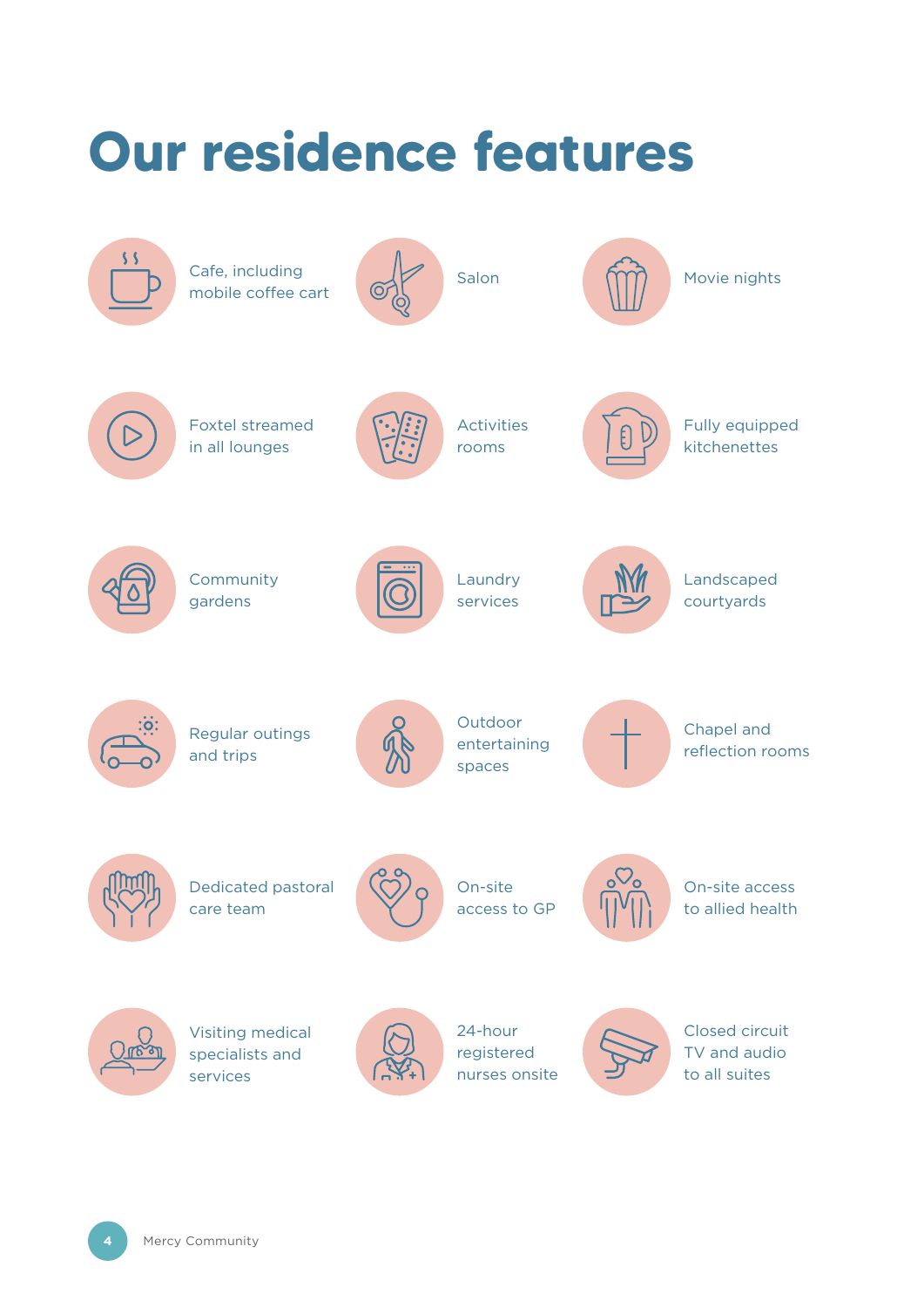## **Our rooms**

All our aged care suites feature full length bay windows, private garden views and are located on one single level for ease of access.

Each room is a private retreat that can be personalised with homely touches throughout. The furniture, fittings and connections can all be adapted to suit individual preferences.

# **Our four communities**

All rooms have the following.

- single occupancy room (28.5-30m2)
- private ensuite
- air conditioning (heating and cooling)
- full length windows with aspects to the landscaped courtyards and gardens

*Mary Damain Centre Cafe*

- service connections including, direct-dial telephone, television, 24/7 nurse call and electrical outlets. Multiple connections provide maximum flexibility and choice in room set up.
- Spacious modern room with quality fittings and fixtures along with the following inclusions
	- electronically adjustable bed
	- wardrobes with hanging space and drawers
	- tallboy
	- bedside table with lockable drawer
	- lounge chair
	- curtains (sheer and block-out) and bed linen.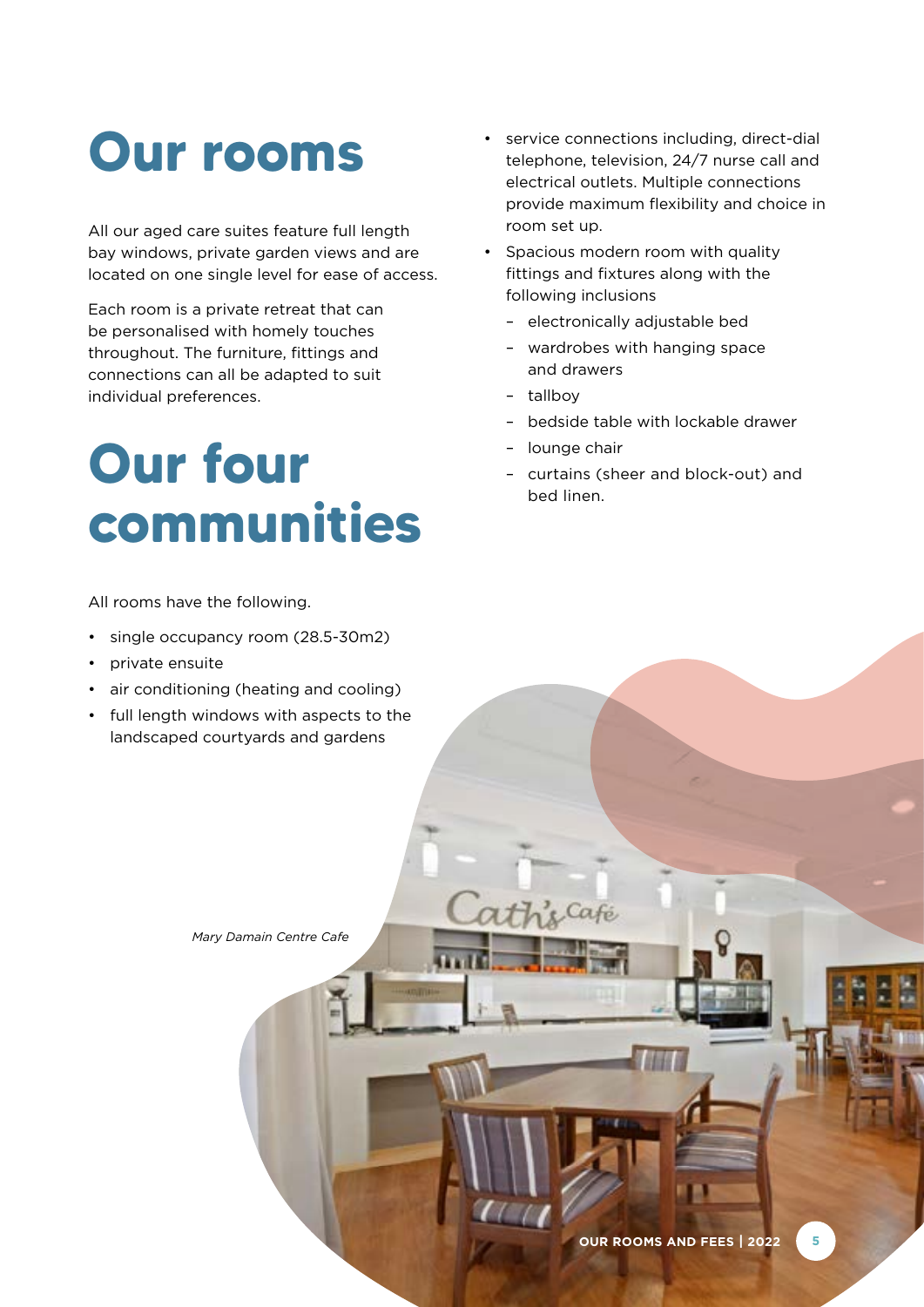### **Emmaus** 30m2

Opened in 2003, our Emmaus community features 88 single occupancy aged care suites.

- Single room with private ensuite.
- Spacious, modern room with quality fittings and fixtures, along with the following inclusions: electronically adjustable bed, bedside table with lockable drawer, wardrobe with hanging space and drawers, tallboy and shear/ block-out curtains.











Air conditioning, heating & cooling

Nurse on call system

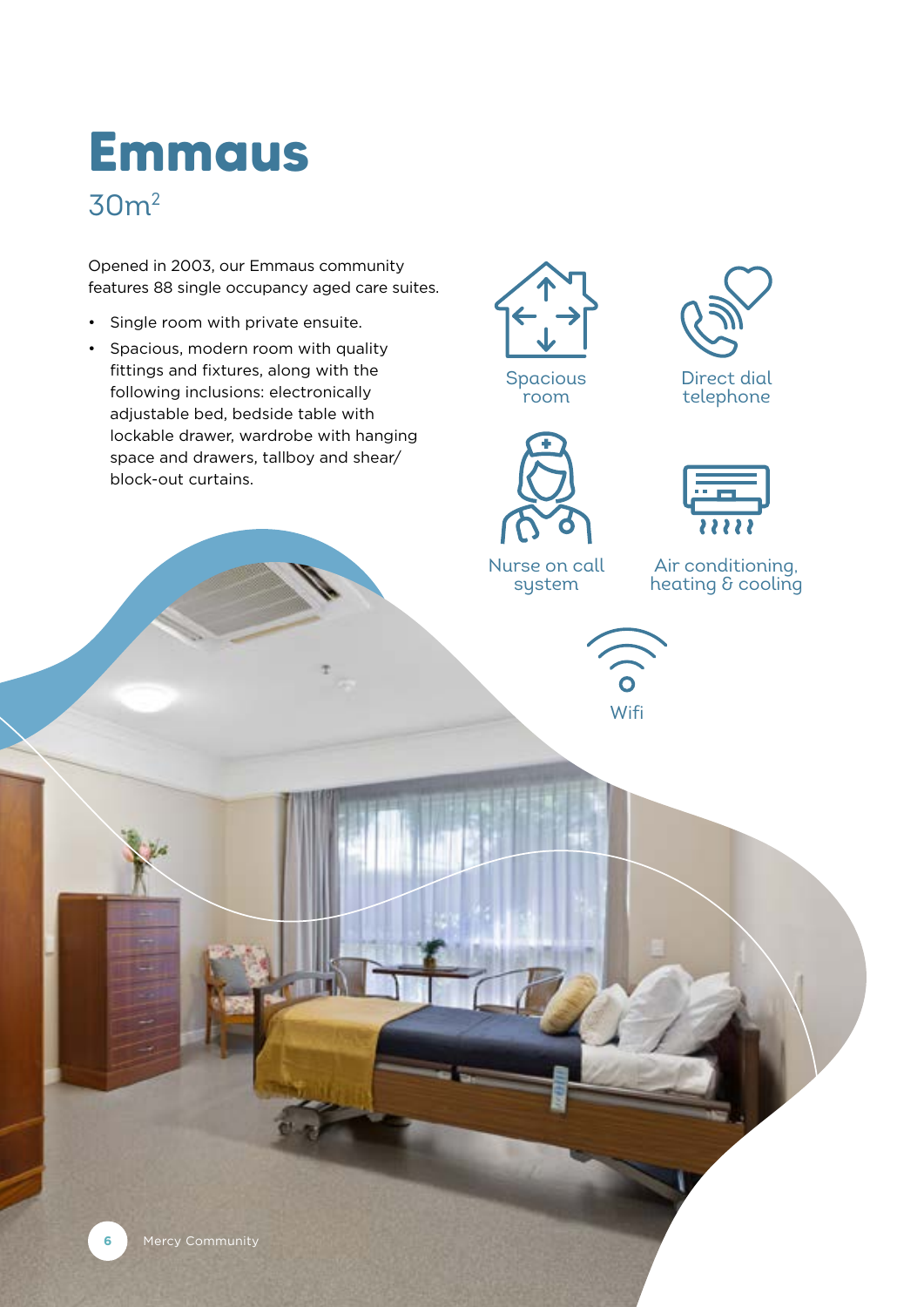## **Mary Damian Centre** 28.5m2

Opened in 2015, our Mary Damian Centre community features 44 modern, single aged care suites.

- Single room with private ensuite.
- Spacious, modern room with quality fittings and fixtures, along with the following inclusions: electronically adjustable bed, bedside table with lockable drawer, wardrobe with hanging space and drawers, tallboy and shear/block-out curtains.



Spacious room





Direct dial telephone



Air conditioning, heating & cooling

Nurse on call system





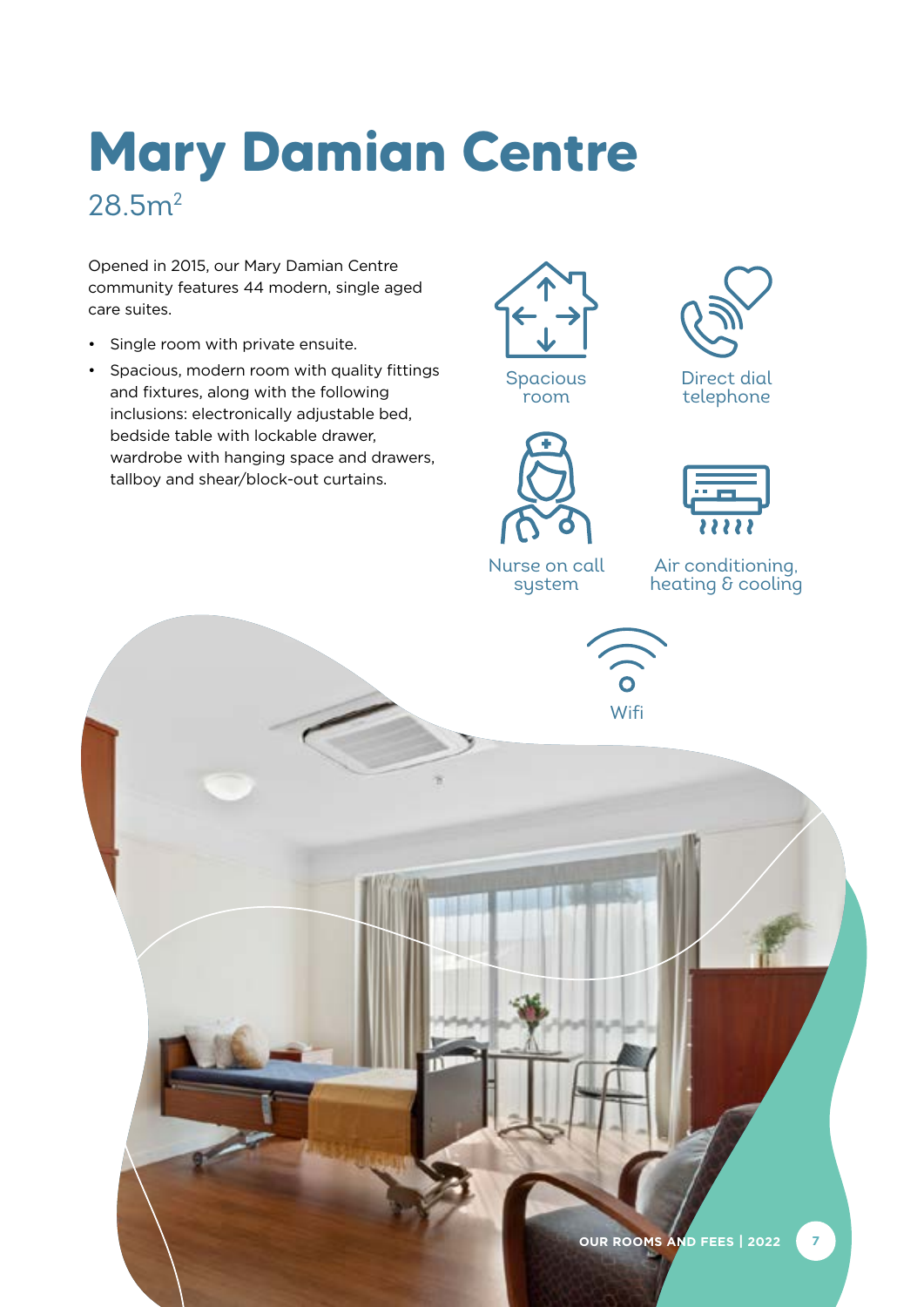### **Bethesda** 28.5m2

Opened in 2013, our Bethesda community features 49 modern, single aged care suites.

- Single room with private ensuite.
- Spacious, modern room with quality fittings and fixtures, along with the following inclusions: electronically adjustable bed, bedside table with lockable drawer, wardrobe with hanging space and drawers, tallboy and shear/block-out curtains.







Direct dial telephone











**8** Mercy Commun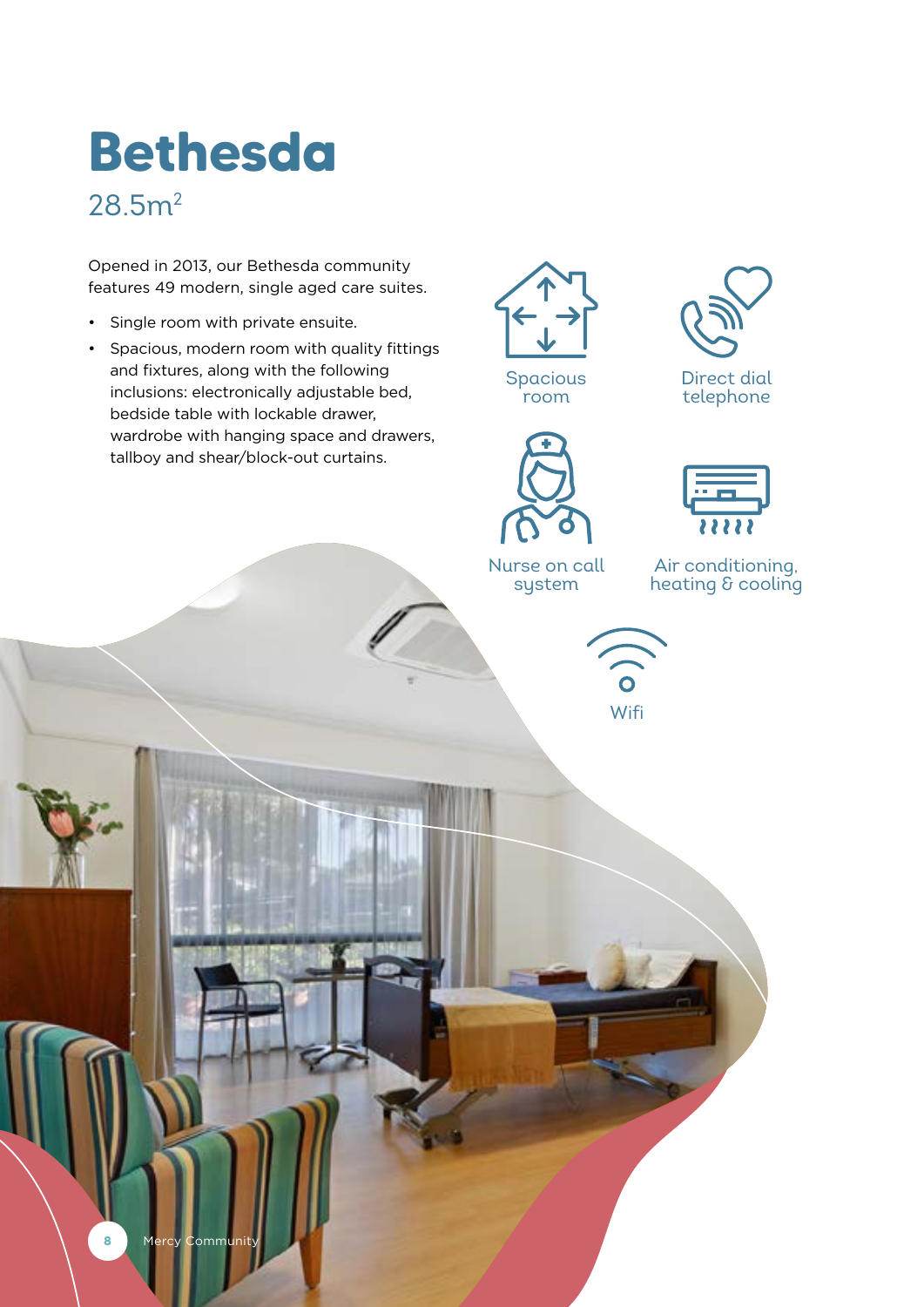## **Allambe** 30m2

Opened in 2005, our Allambe community features 18 modern, single aged care suites.

- Single room with private ensuite.
- Spacious, modern room with quality fittings and fixtures, along with the following inclusions: electronically adjustable bed, bedside table with lockable drawer, wardrobe with hanging space and drawers, tallboy and shear/ block-out curtains.

Allambe operates as a dedicated Memory Support Unit, specifically designed adopting Dementia Australia principles to be appropriate for someone with dementia. Some of the features include home like furnishings and fittings; quiet areas for those who need time on their own; safe access to outdoor space and garden; as well as staff with dementia support training. Coping with dementia and memory loss is very difficult – for both sufferers and loved ones.

Through our Memory Support Unit our experienced medical team provides specialist dementia care in a vibrant environment that is safe, secure and inclusive. All our staff in this area have specialised training and experience to manage situations for the best possible outcomes.







Nurse on call system



Direct dial telephone



Air conditioning, heating & cooling



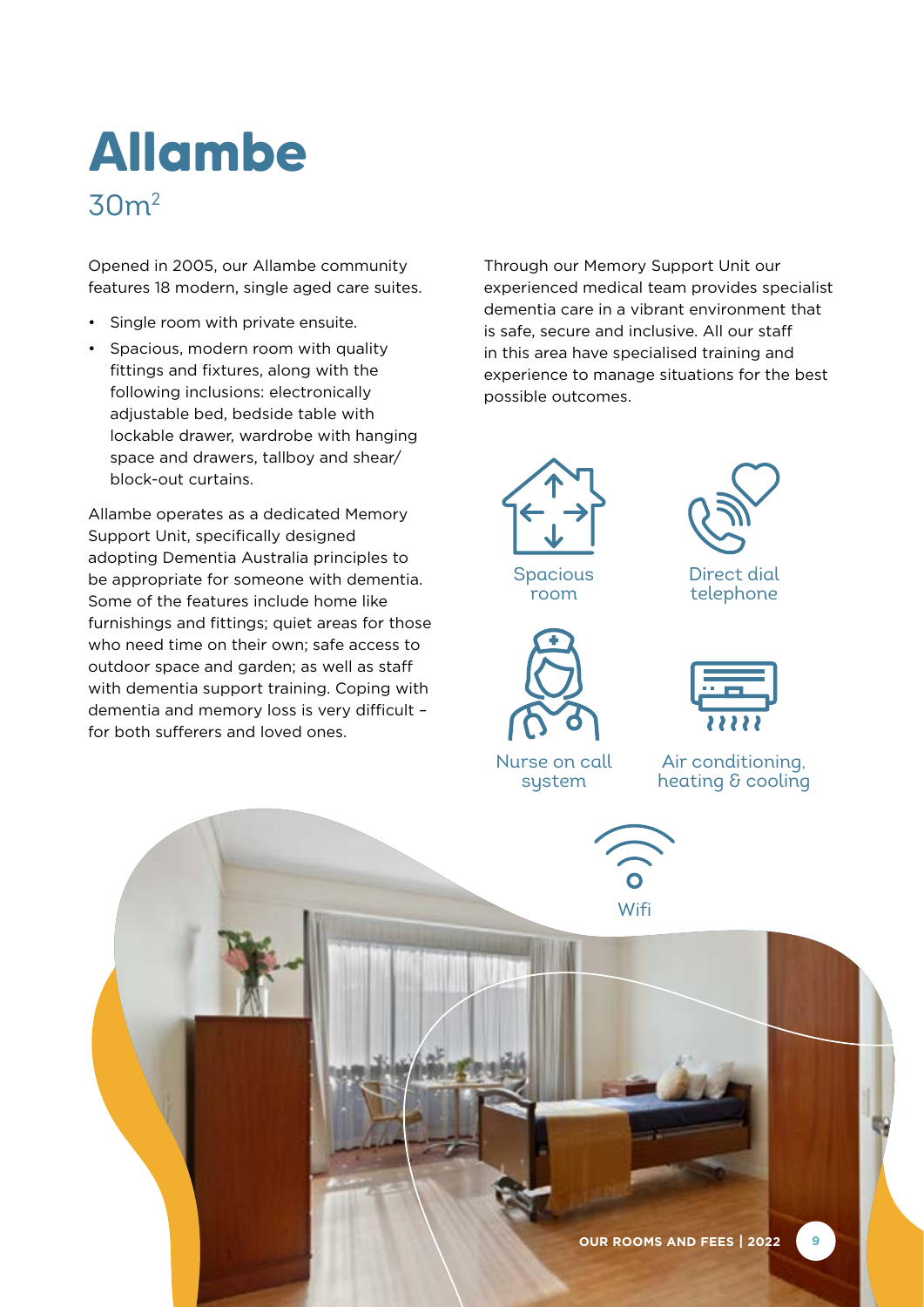# **Fees and payment options**

Mercy Community offers a variety of accommodation and payment options.

We strongly encourage you and your family or representative to seek independent financial advice prior to entering into a Resident Agreement.

The published accommodation payment prices are the maximum rates and apply to those with sufficient assets and financial means. You may choose to pay for your accommodation by a Refundable Accommodation Deposit (RAD) paid as a lump sum, a Daily Accommodation Payment (DAP), or a combination of both, see the table below.

Should you have limited assets and financial means, you may be treated as 'supported' by the Department of Human Services which means you will not be required to pay the published Accommodation Payment, or it will be a lower price.

The Accommodation Payment prices quoted apply on and after 1 January 2021 and are subject to change.

100% Refundable Accommadation Deposit (RAD) \$650,000

100% Daily Accommodation Payment (DAP) \$72.48

#### Combination Example:

75% RAD at \$487,500 and DAP \$18.12

Combination Example:

50% RAD at \$325,000 and DAP \$36.24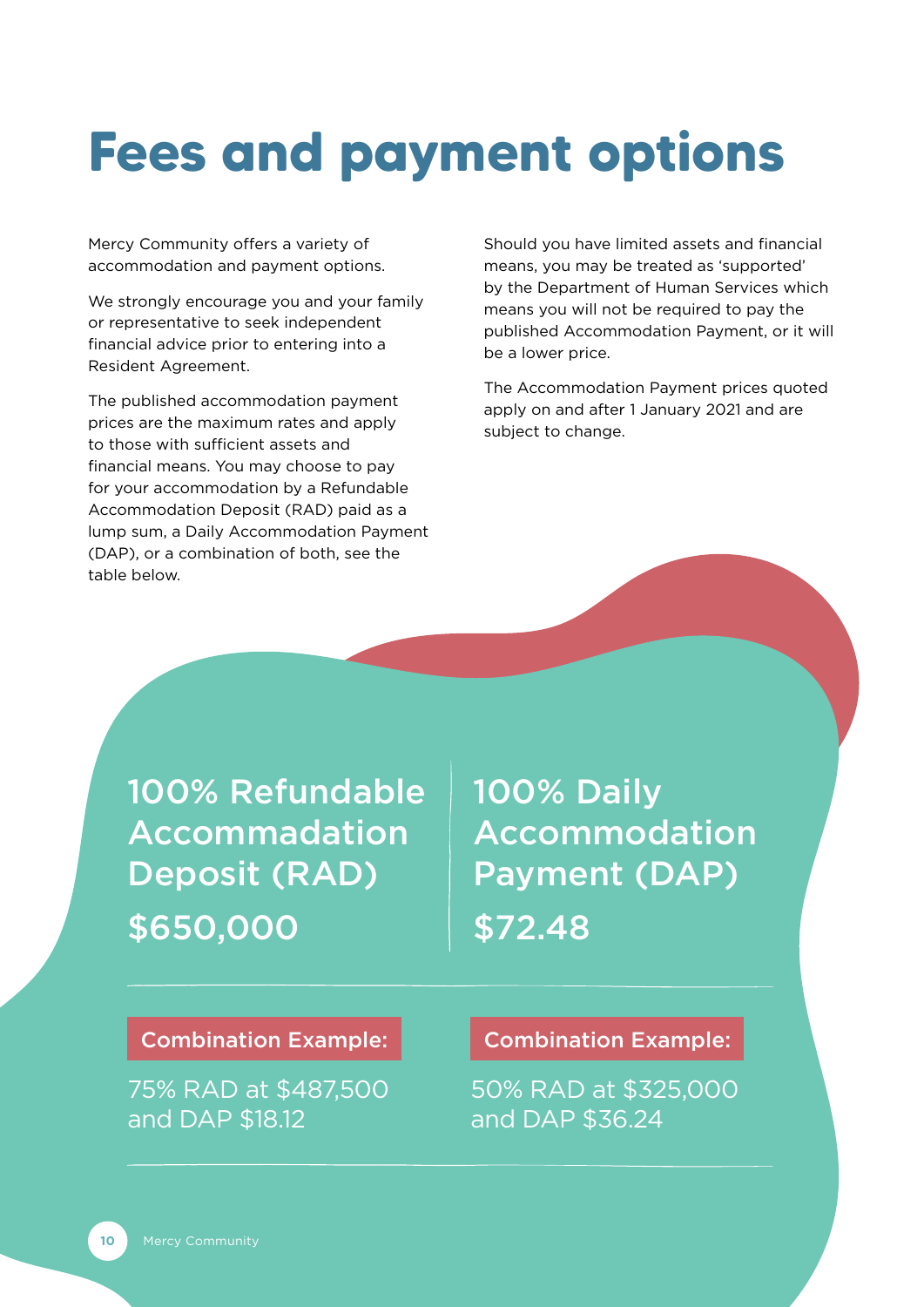#### Income tested fee

This fee is calculated on an individual basis. This fee is an additional contribution towards the cost of care that some people may be required to pay. The Department of Human Services will calculate if you are required to pay this fee based on an assessment of your income and assets. You will be advised by the Department of the amount (if any).

Please note that if you are a member of a couple, half of your combined income and assets are considered in determining this fee, regardless of which partner earns the income or owns the asset.

There are annual and lifetime caps that apply to this fee. Once these caps are reached, you cannot be asked to pay further income tested fees. Any income tested fees you have paid under a Home Care Package prior to moving into an aged care residence will also contribute to your annual and lifetime caps.

### Basic daily fee

A basic daily fee contributes toward your day to day living costs such as meals, housekeeping, laundry and electricity. Everyone who enters an aged care residence is required to pay this fee. The basic daily fee increases each March and September.

The basic daily fee rate is calculated based on 85% of the single person rate of the basic Age Pension. This applies even if you are a member of a couple.

Further information is available on the Australian Government's Department of Health website.

*Allambe Ensuite*

#### **Get in touch**

- 131 Queens Road Nudgee QLD 4014
- (07) 3260 9555
- enquiries@mercycommunity.org.au

For detailed and up to date information about Mercy Community visit our website at mercycommmunity.org.au